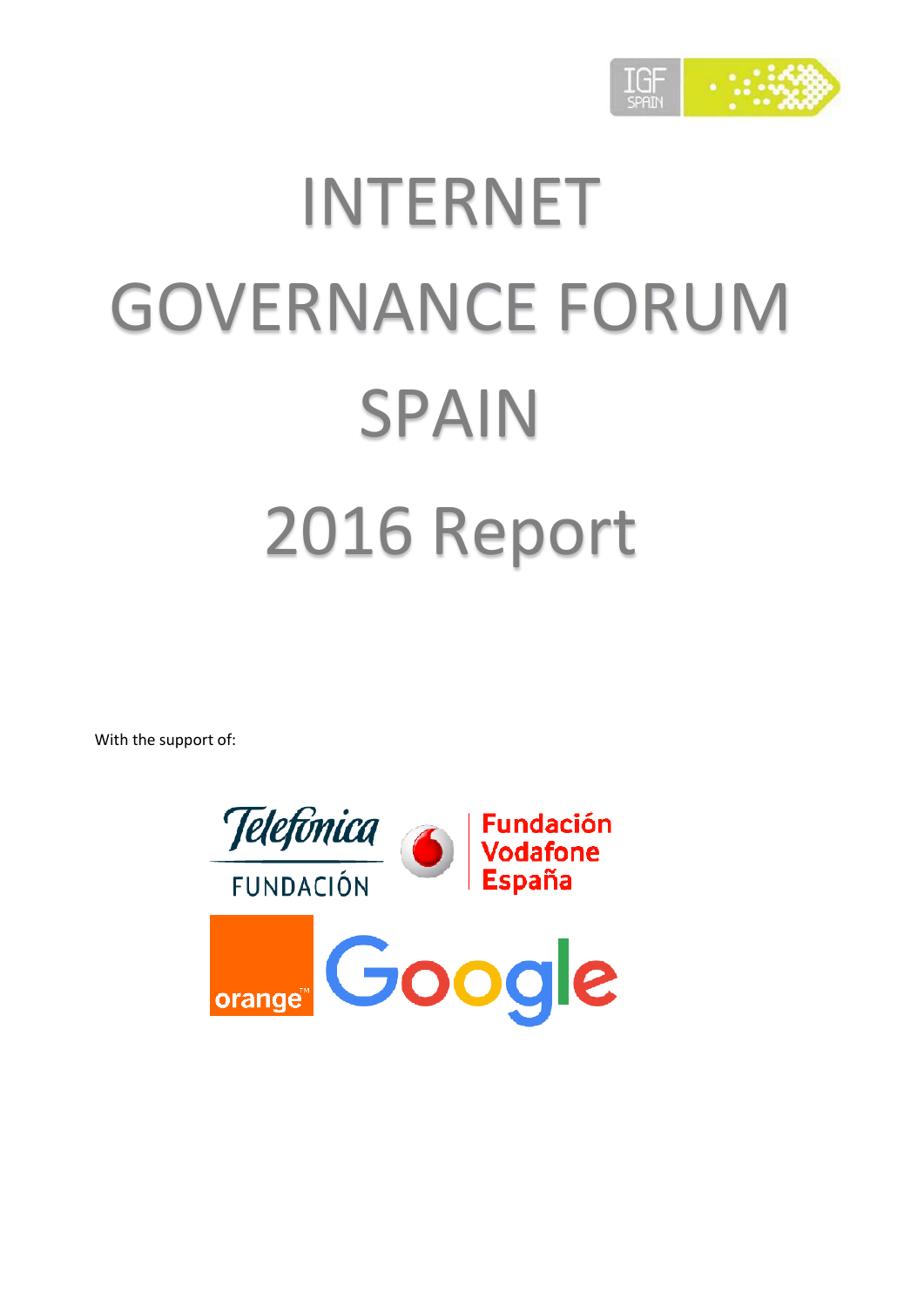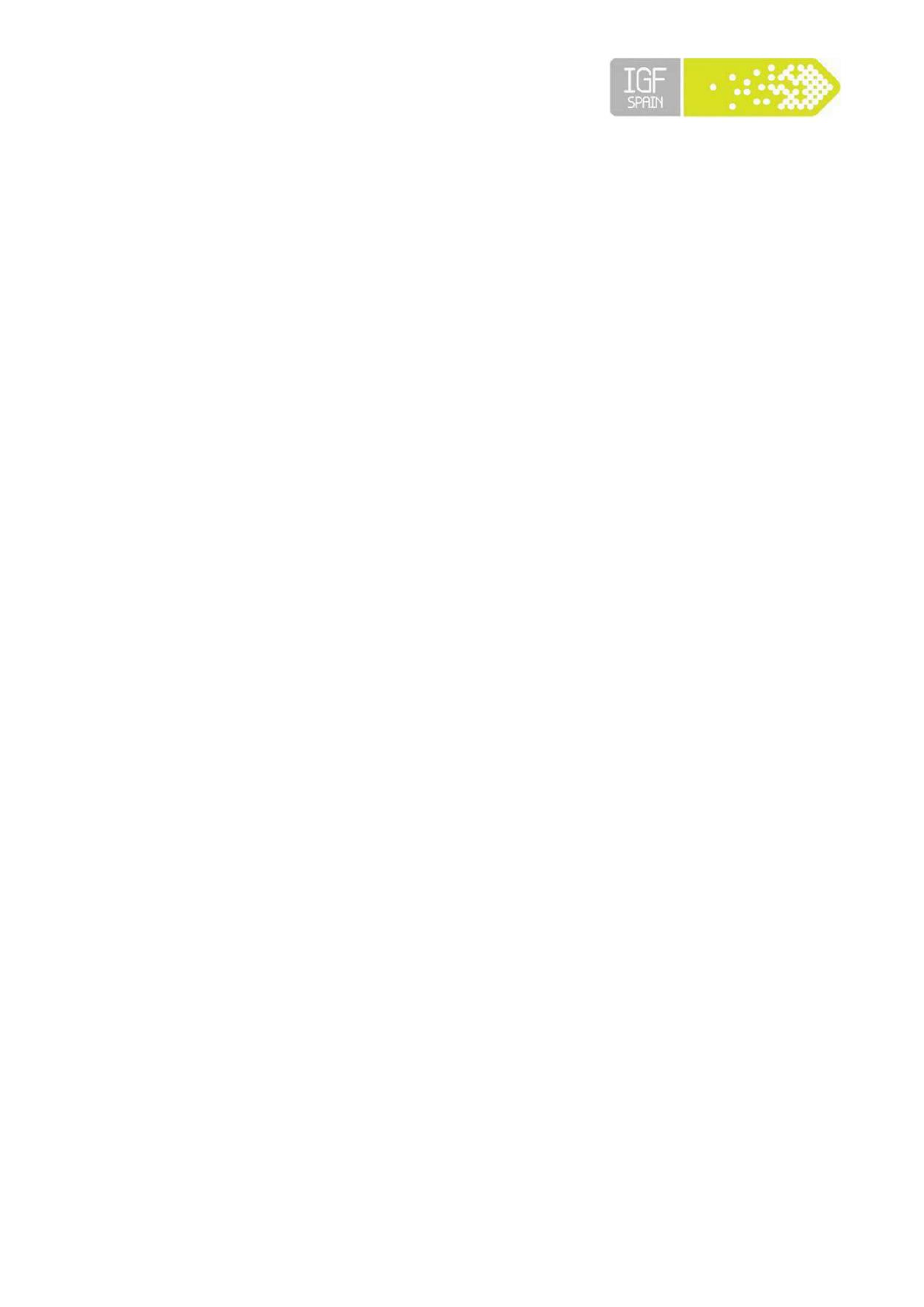

# Contents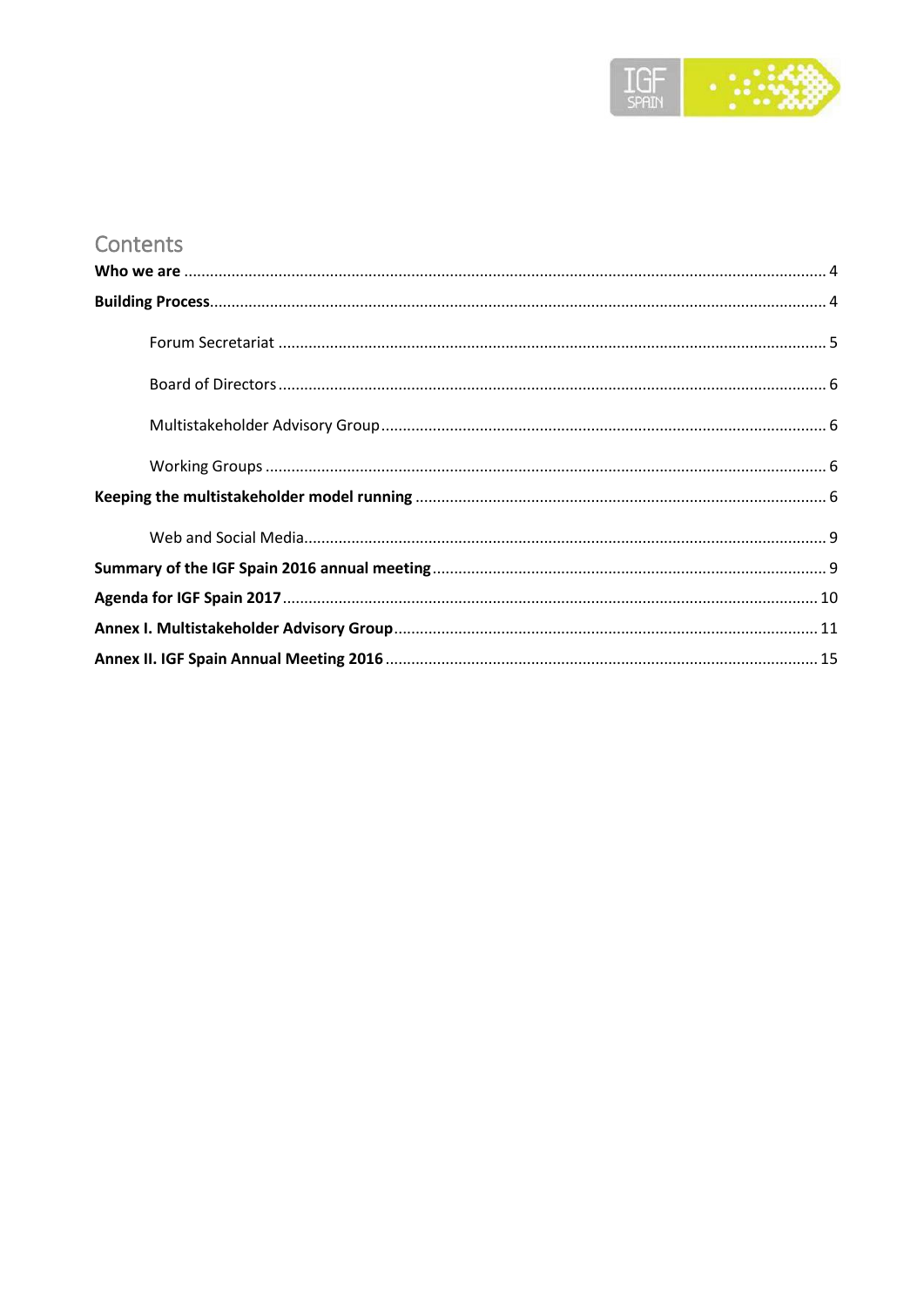

# <span id="page-3-0"></span>Who we are

Established in 2007, the Internet Governance Forum Spain is an opened-decentralized space for the debate of public policy issues that promote the sustainability and solidness of the Internet. It is inspired by the Internet Governance Forum (IGF) established by the United Nations Secretary General in 2006. The IGF Spain intends to serve a space for dialog regarding the Spanish public policies and governance and to reflect on the Spanish culture and identity. The forum, led by Prof. Jorge Pérez Martínez, provides a platform to encourage discussion among all stakeholders (representatives of civil society, government, social organizations, private sector, academic and technical community) and is meant to give voice to the Spanish society in international fora in the field of internet governance.

The forum funding comes from the sponsorship and collaboration of private and public entities as Fundación Telefónica, Fundación Vodafone, Orange, Google, ETSI Telecomunicación - Universidad Politécnica de Madrid (UPM) and Red.es.

## <span id="page-3-1"></span>Building Process

The Spanish IGF Advisory Group members represent different groups of interest, such as the government, private sector, civil society, and the technical and academic communities. The multistakeholder advisory group is chosen through an open process. This is decided in a forum organizational meeting, where the Committeesfor the annual event are decided (Honor, Organizing and Program).

The Spanish IGF has a permanent secretariat within the academia, in charge of the FUNDETEL Foundation at the E.S.T.I. Telecomunicación, Universidad Politécnica de Madrid (UPM). The Multistakeholder Advisory Group and the Committees take part in periodic meetings throughout the year as well as during the IGF Spain Annual Meeting.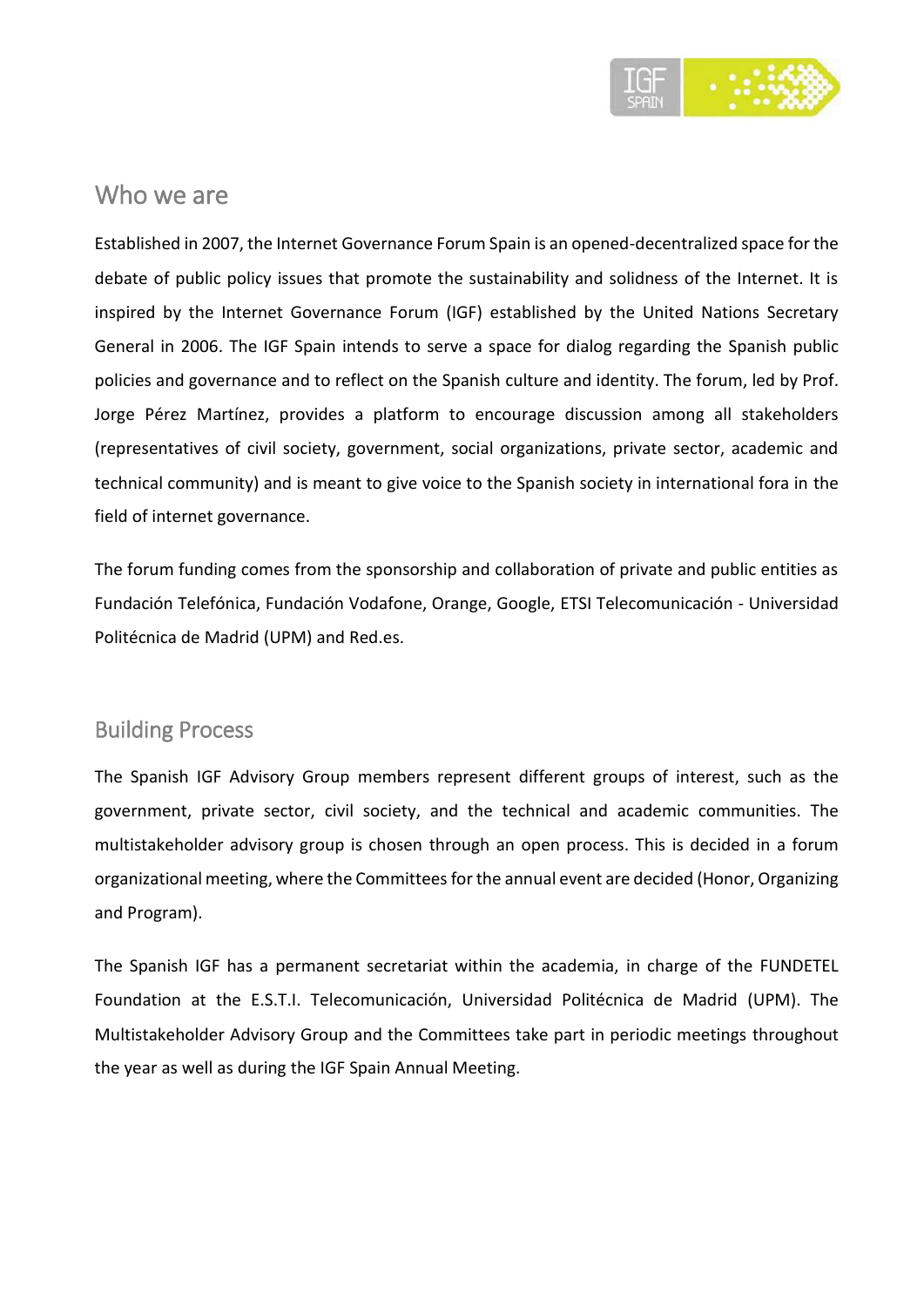

## <span id="page-4-0"></span>Forum Secretariat

The Forum Secretariat maintains and develops the activities of the IGF Spain under the coordination of Prof. Jorge Pérez Martínez. In the beginning, the goal was to develop activities of research and dissemination within the field of "Internet governance". Nowadays, the secretariat is also responsible for:

- Broadening the debates and engagement
- Coordinating the activities that the Multistakeholder Group develops
- Representing the IGF Spain in and outside the country

The IGF Spain Technical Office is constituted by:

- **Forum Coordinator: Dr. Jorge Emiliano Pérez Martínez**
- **Director of the secretariat: Zoraida Frias**
- **Contributors and secretariat members: Almudena Fernandez Tourné and Gema Campillo.**

The contact information is:

## **IGF Spain Secretariat**

Avda. Complutense 30, Despacho C-431

Phone number: +34 91 336 73 20

E-Mail address: [igfspain@etsit.upm.es](mailto:igfspain@etsit.upm.es)

Website: [www.igfspain.com](http://www.igfspain.com/)

28040 Madrid

Spain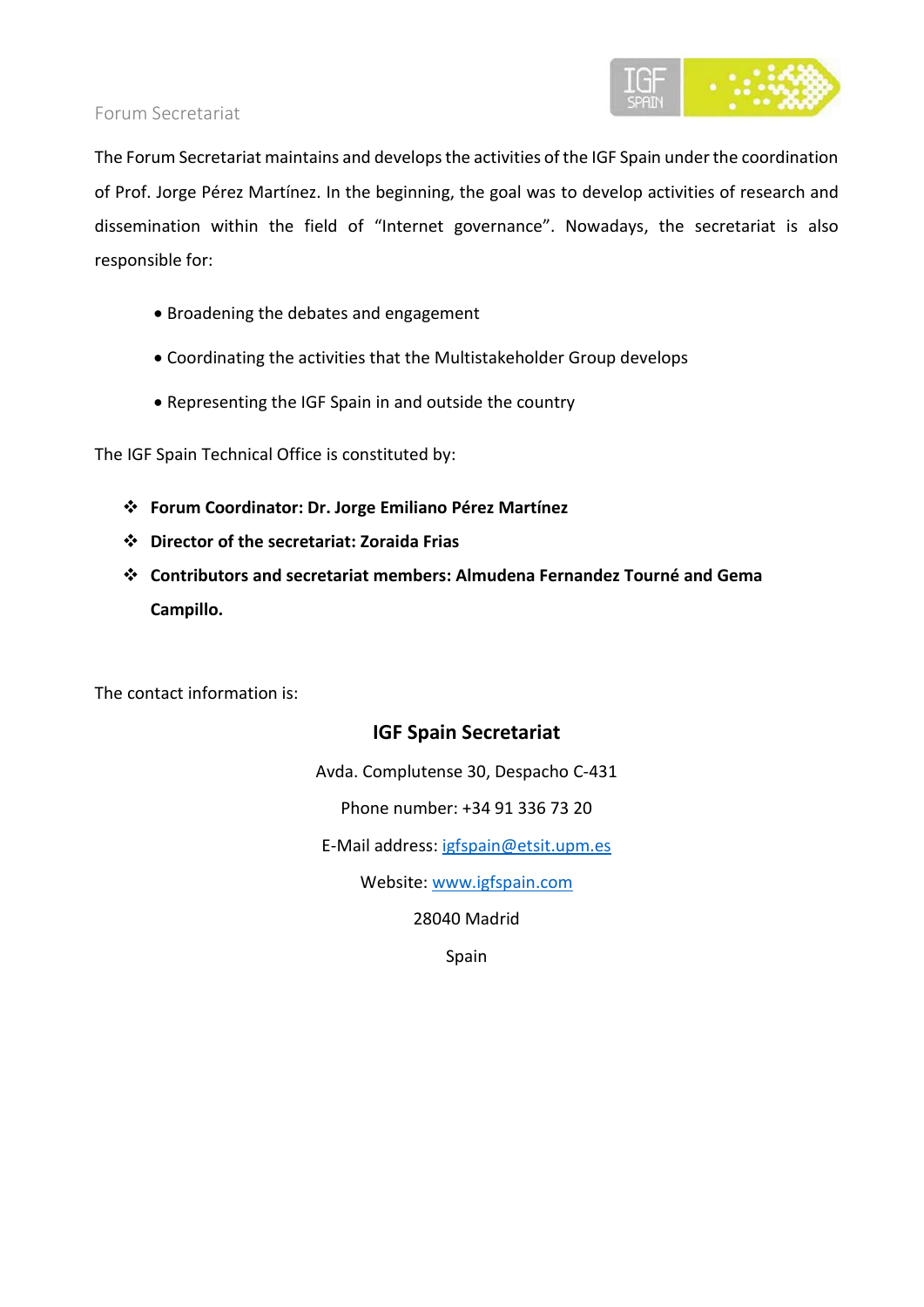## <span id="page-5-0"></span>Board of Directors



The Board of Directors was created in 2012 to set the general objectives of the forum and to make sure that they are achieved. For this, the Board of Directors is in charge of electing the Multistakeholder Advisory Group. The composition of the Board of Directors takes into account the open nature of the forum and the intention of involving people with extensive experience in the field.

- Prof. Jorge Pérez Martínez (Coordinator)
- Mrs. Rosa María Sáenz (Fundación Telefónica)
- Mr. Santiago Moreno (Fundación Vodafone)
- Mr. Francisco Ruiz (Google)
- Mrs. Maite Arcos (Orange)
- Mrs. Gema Campillos (Ministerio de Industria, Energía y Turismo)

## <span id="page-5-1"></span>Multistakeholder Advisory Group

The Multistakeholder Advisory Group (MAG) is completely involved in decision-making and takes part in regular meetings. It is formed by different interest groups, including government, academia, industry, and NGOs and civil society associations. Active participation in the Forum activities is required to remain members of the MAG.

### <span id="page-5-2"></span>Working Groups

In addition to the multistakeholder group and the secretariat, the Spanish IGF is opened to the collaboration of other individuals that may make relevant contributions. Anyone is invited to join any working group. These groups are set up some months before the IGF Spain days and organize specific sessions in the annual event.

## <span id="page-5-3"></span>Keeping the multistakeholder model running

The contents of the sessions of the annual meeting are a result of the analysis of the most interesting current issues related to Internet Governance. They are defined by the Spanish IGF Secretariat after receiving inputs in an open and participative process. Selected topics are assigned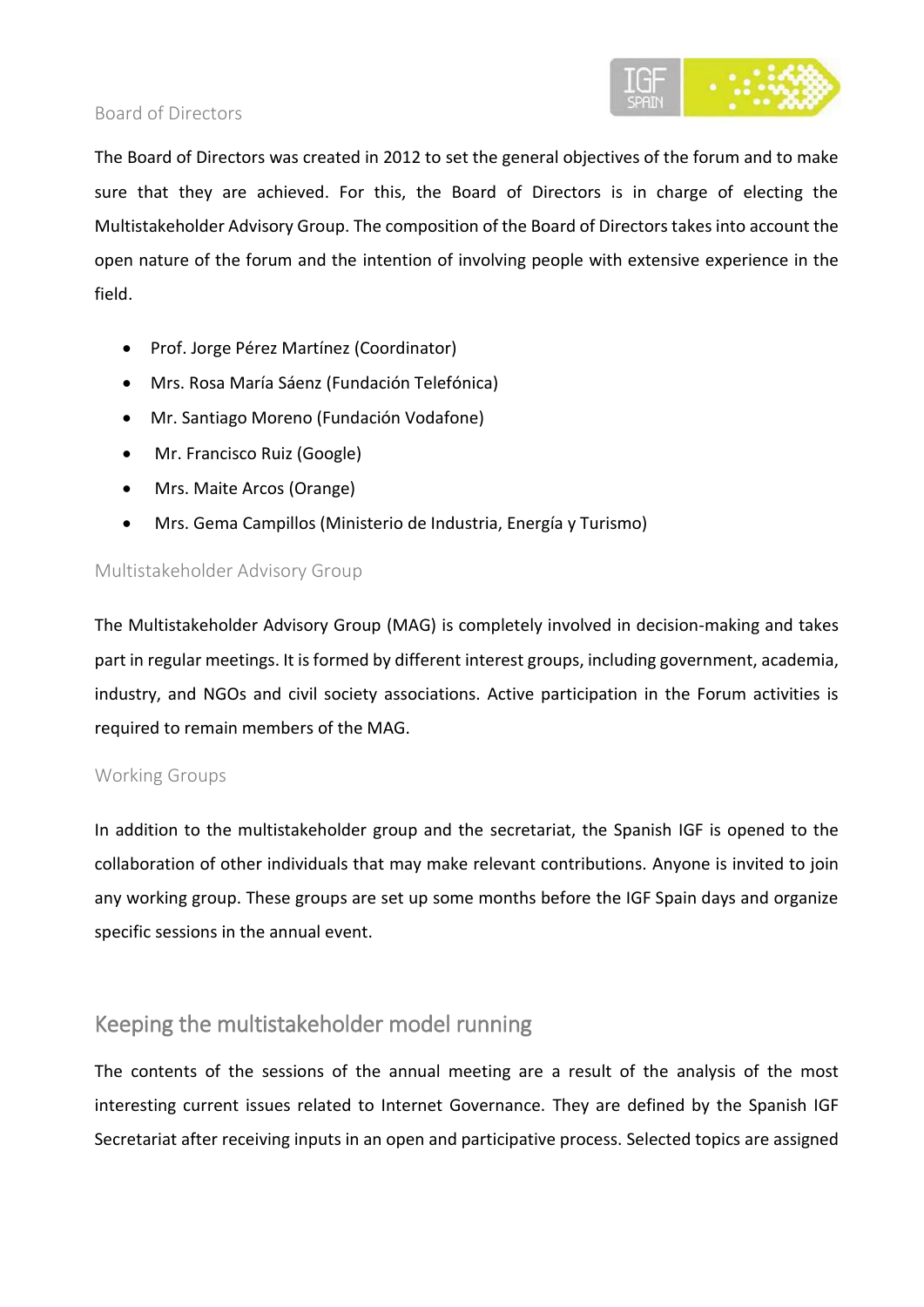to a working group, under the direction of a coordinator, who is



responsible for organizing the members thereof and accomplish of the assignment.

Panels on varying topics are presented by moderator and speakers, without time for speeches or presentations. The working group establishes the topics and selects the speakers. The audience is always welcomed to participate and contribute to the debate.

The IGF Spain Annual Meeting features different debates in the context of Internet Governance. It pursues the following objectives:

- Analyzing of current issues, finding points of consensus and developing proposals to improve the governance framework in Spain and reflecting on them within the international context.
- Opening the debate on those issues that are currently of greatest interest to the all the stakeholders involved.
- Passing on the messages to the Spanish society, stakeholders and other platforms and institutions.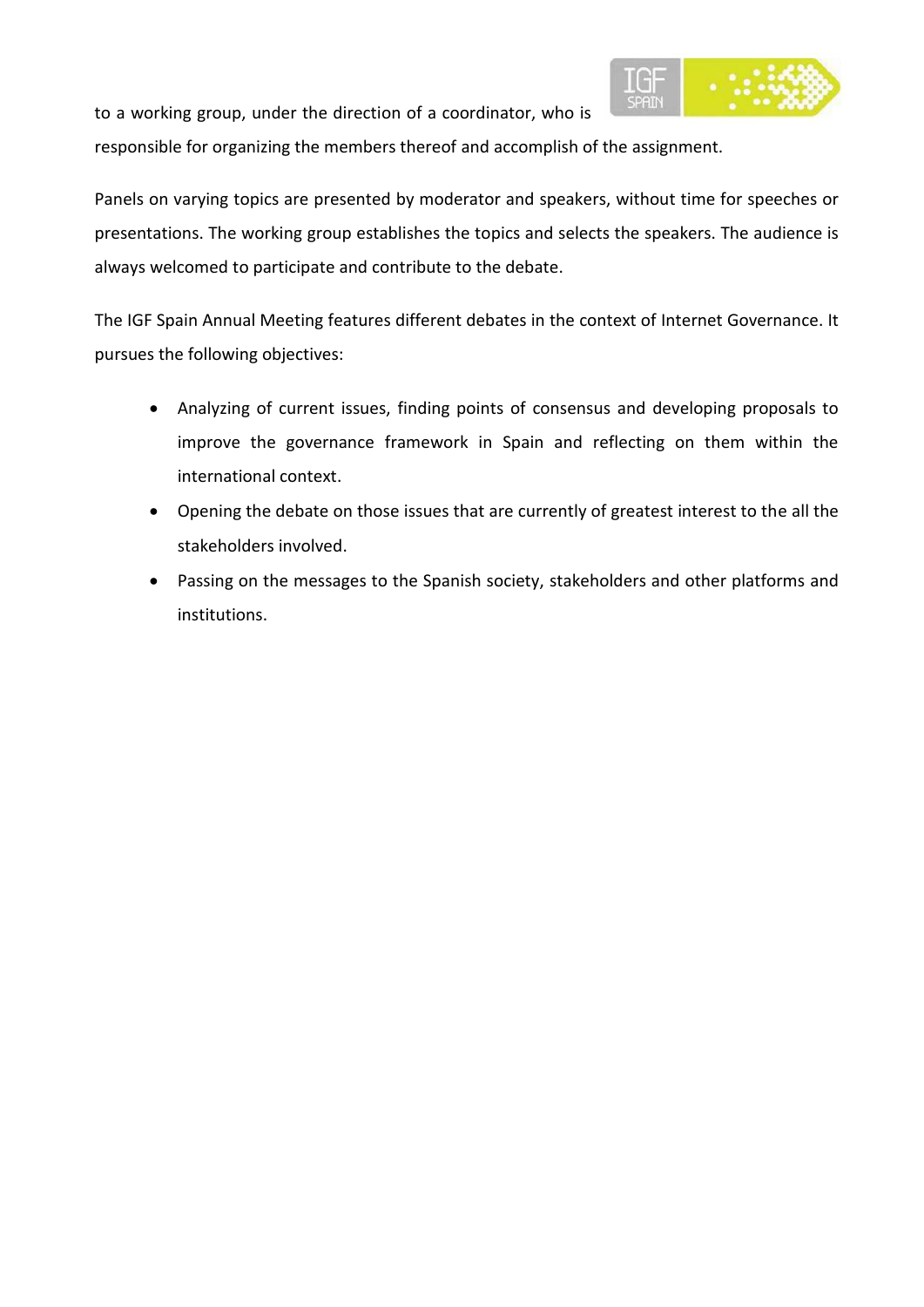

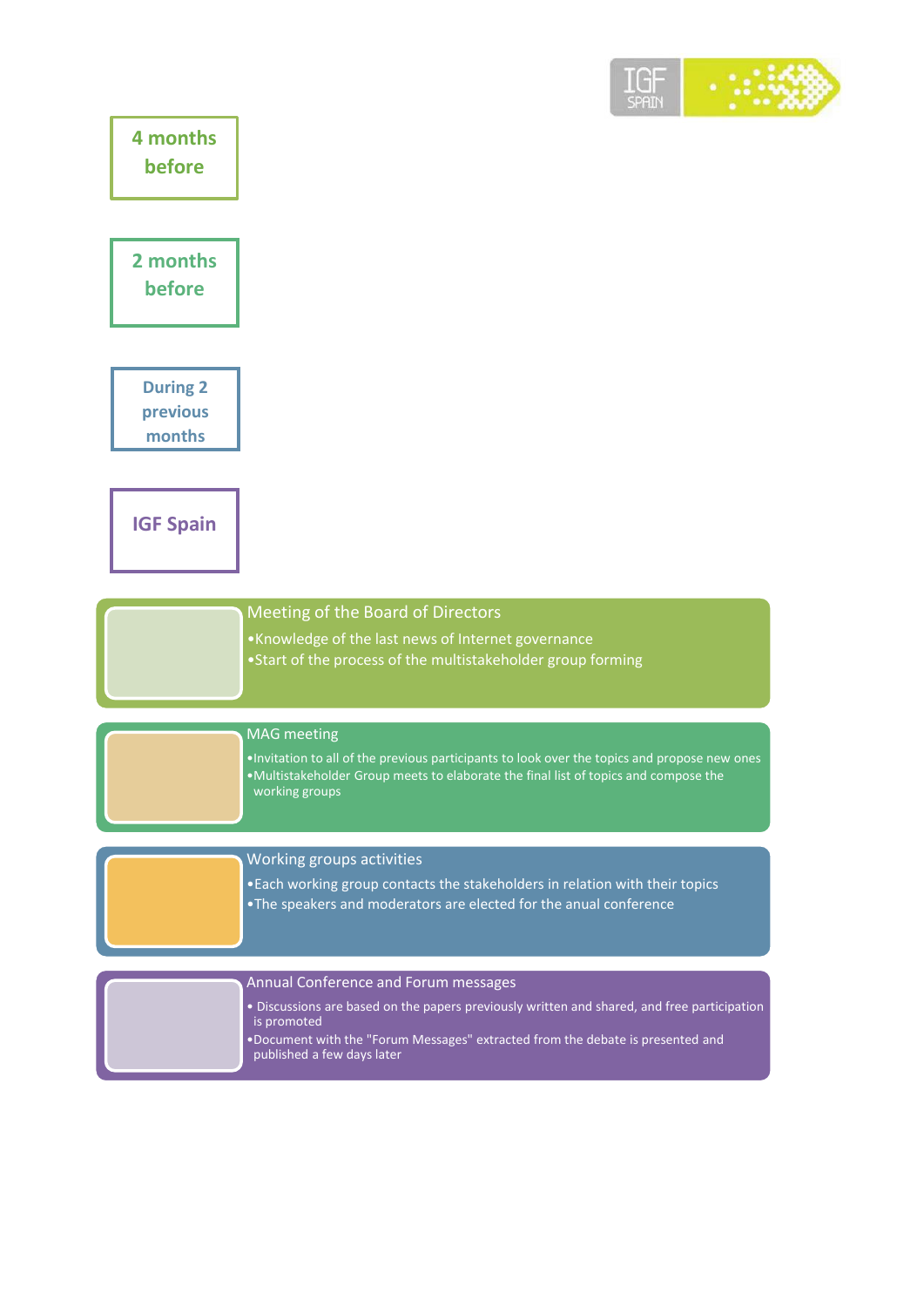## <span id="page-8-0"></span>Web and Social Media



To maintain the active role of the forum web page, an active plan of the social network is established and developed. Relevant news about the Internet governance is published on the website, which is also connected with the Twitter profile. This way, the people engaged within the activities of the IGF are able to keep up with the news of governance and follow up with each other. All the information of the social media is published in the home page of the website, as well as the participants and sponsors and the program of the annual event.

## <span id="page-8-1"></span>Summary of the IGF Spain 2016 annual meeting

Since 2008 the IGF Spain has celebrated an annual meeting. Last year the sixth IGF Spain Annual Meeting took place in Madrid, during October 13th and 14th. Eight round tables, one conference and an open forum took place and were focused in discussing the following issues:

- **•** European view on Internet Governance
- Internet of Things and Smart Cities: Who owns the data from the sensors
- Openness and innovation in the mobile Internet
- Fintech and Blockchain. Disintermediation of financial services
- Consequences of robotization and informative personalization
- Technology in the school environment. Use in class and at recess
- Artificial Intelligence and Big Data in new personalized services: Implications for the job market
- Law and jurisdiction applicable in a global Internet: the difficult coexistence of national laws in a globalized world
- Cybersecurity and encryption: Who encrypts and decrypts communications? Relationship with business models and consequences for privacy and crime investigation
- Open Forum. From IANA to ICANN: A new form of Global Governance

The event had a considerable remote participation and over 150 experts of the ICT sector took part representing the different stakeholders.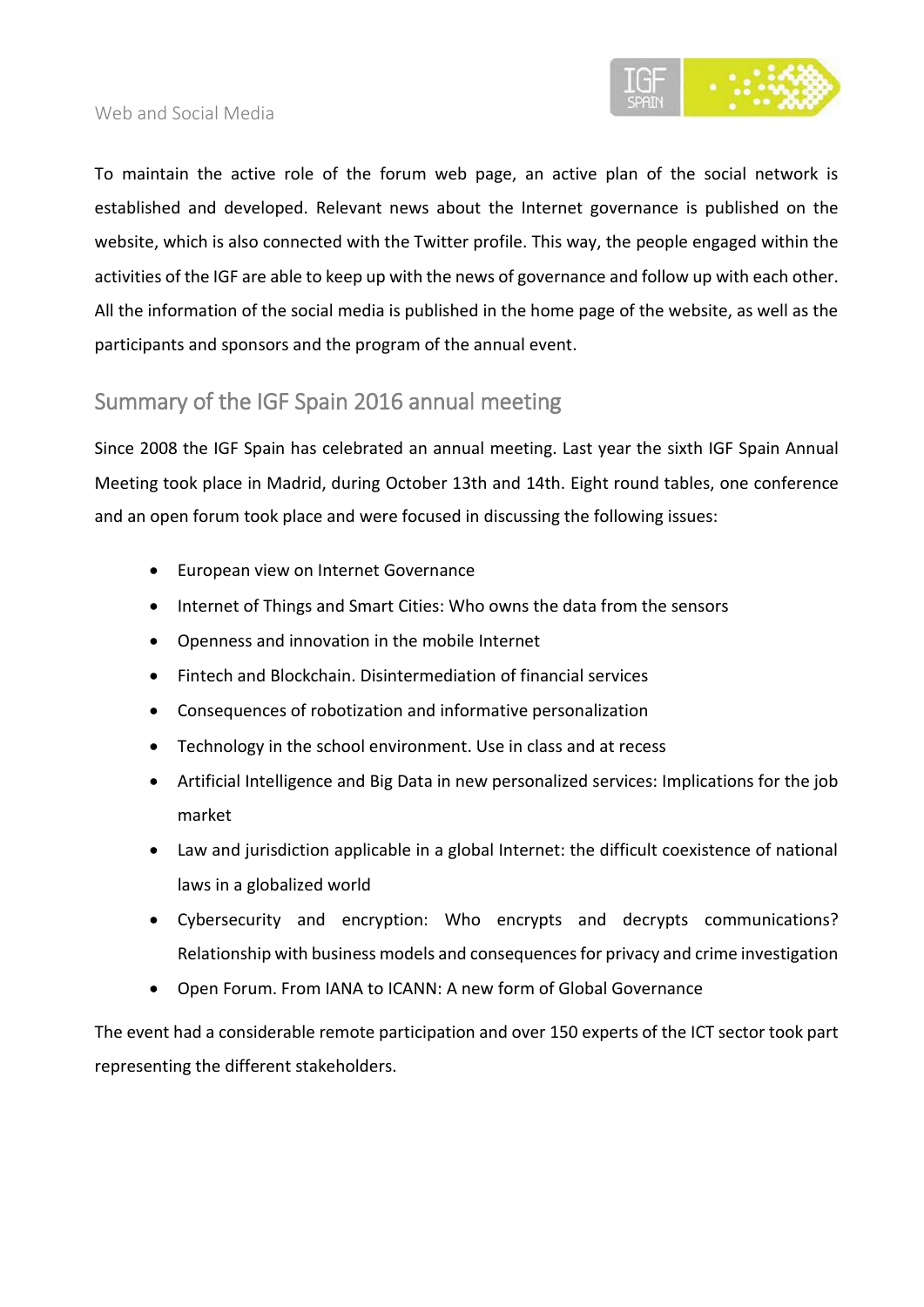# <span id="page-9-0"></span>Agenda for IGF Spain 2017



In 2017, the IGF Spain has the following goals:

- Continue to be a multistakeholder platform to discuss relevant topics for the future Internet
- Improve the activity on social media and the IGF Spain website to increase engagement
- Take part in the national and international events
- Publish regular newsletters
- Report on the forums and events in which we take part

The annual meeting of 2017 will foreseeable be held in November 2017.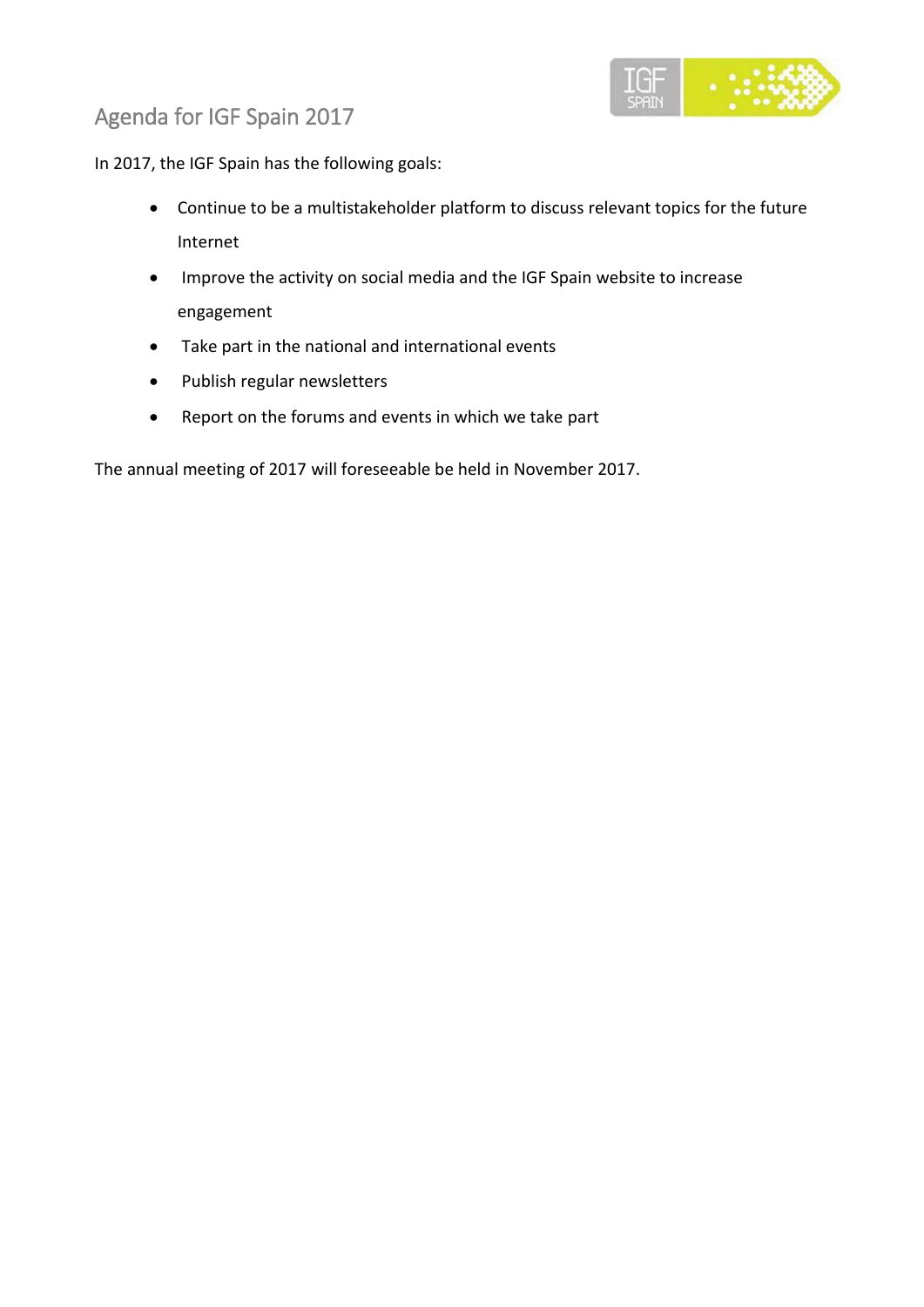

# <span id="page-10-0"></span>Annex I. Multistakeholder Advisory Group

 $\overline{a}$ 

| <b>Academic Community</b>   |                                                                          |  |
|-----------------------------|--------------------------------------------------------------------------|--|
| Alberto Urueña López        | Profesor en la ETSI Industriales, Universidad Politécnica<br>de Madrid   |  |
| Ana Moreno Romero           | Profesora en la ETSI Industriales, Universidad Politécnica<br>de Madrid. |  |
| Ana Olmos Sanz              | Investigadora en la Universidad Politécnica de Madrid                    |  |
| Ángel García Castillejo     | Profesor, Universidad Carlos III. Madrid Espacio Legal                   |  |
|                             | Abogados                                                                 |  |
| Antonio Miguel Fumero       | Responsable de Comunicación de Center for Open                           |  |
| Reverón                     | Middleware, Universidad Politécnica de Madrid                            |  |
| Borja Adsuara Valera        | Profesor, Abogado y Consultor en estrategia digital                      |  |
| Carles Martín Badell        | Profesor Asociado de la Universidad Pompeu Fabra.                        |  |
|                             | Director de Tecnonews                                                    |  |
| <b>Eduardo Olier Arenas</b> | Director de la Cátedra de Geoeconomía y estrategia                       |  |
|                             | internacional, Universidad CEU. Presidente del Instituto                 |  |
|                             | Choiseul España                                                          |  |
| Gorka Orueta Estibariz      | Profesor en la Universidad del País Vasco                                |  |
| Josep Ibáñez Muñoz          | Profesor Universidad Pompeu Fabra                                        |  |
| Juan Manuel Zafra Díaz      | Profesor Universidad Carlos III de Madrid                                |  |
| Maialen Garmendia Larrañaga | Directora del Equipo de Investigación EU kids online III,                |  |
|                             | Universidad País Vasco/EuskalHerrikoUnibertsitatea                       |  |
| Ramón Louzao Pardo          | Catedrático de Lengua y Literatura Española de                           |  |
|                             | Institutos Nacionales de EEMM. Experto Universitario en                  |  |
|                             | Internet y sus Aplicaciones                                              |  |
| Raúl Cabanes Martínez       | Profesor Universidad Politécnica de Madrid                               |  |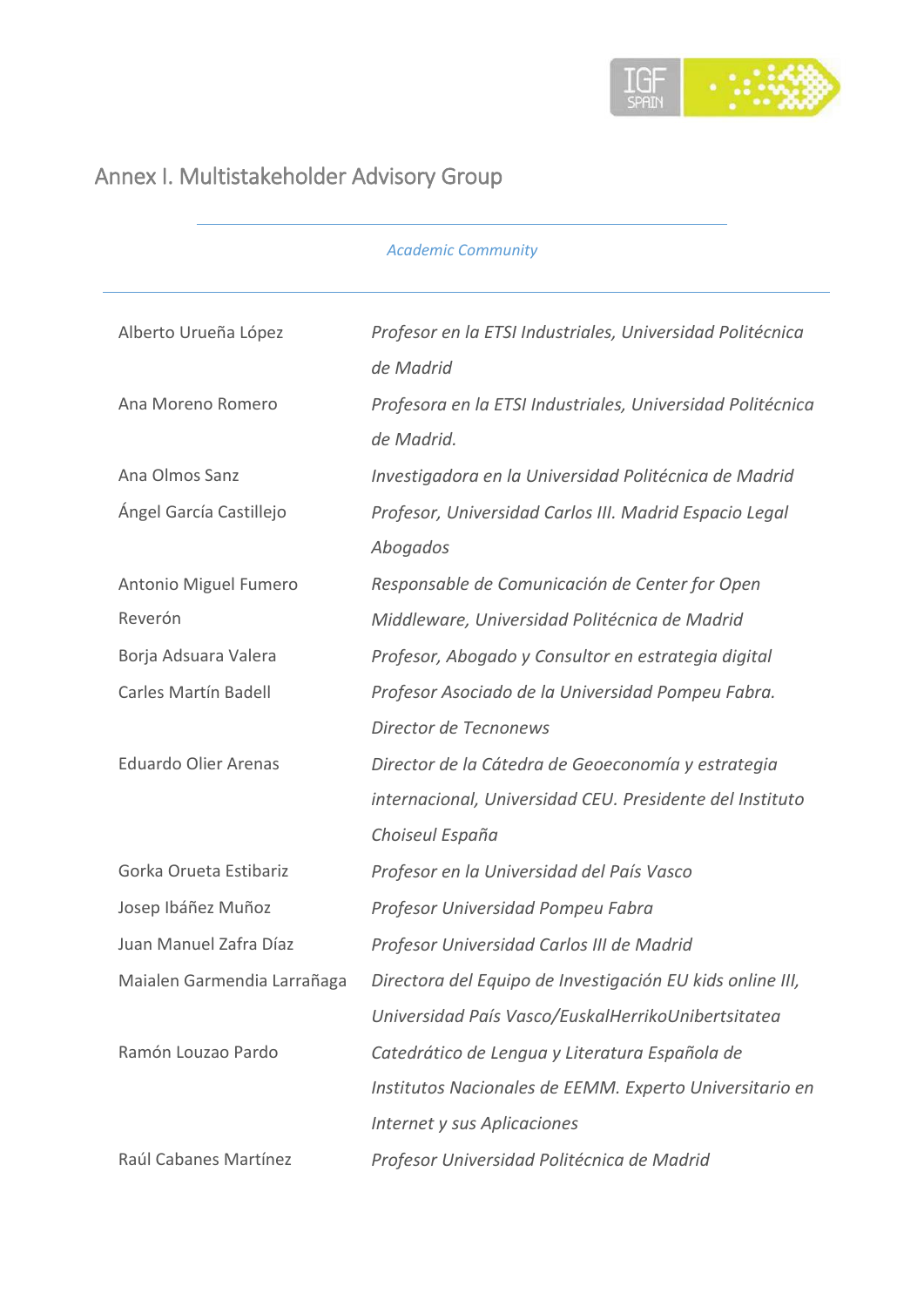

## *Technical Community*

| Presidente ISOC-ES                                   |
|------------------------------------------------------|
| Subdirector de RedIRIS                               |
| Global Chair de IEEE Computer Society e-Government   |
| Decano-Presidente del Colegio Oficial Ingenieros de  |
| <b>Telecomunicación</b>                              |
| Senior consultant. Founding member of the board of   |
| <b>ICANN</b>                                         |
| Presidente del Consejo General de Colegios           |
| Profesionales de Ingeniería Informática              |
| Responsable de la oficina de W3C en España           |
| Director de Red IRIS                                 |
| Vocal de la Junta Directiva Capítulo español de ISOC |
| España                                               |
|                                                      |

*Government*

| Alicia Moral Revilla      | Subdirectora General de Política Exterior, MAEC       |
|---------------------------|-------------------------------------------------------|
| Belén Núñez-Lagos Bau     | Jefe de servicio de SEUE-MAEC. Dirección general de   |
|                           | coordinación de políticas comunes y asuntos generales |
|                           | de la UE                                              |
| Blanca Cano Sánchez       | Jefa de la Unidad de Apoyo, Ministerio de Justicia    |
| Carlos Guervós Maíllo     | Subdirector General de Propiedad Intelectual en MECD  |
| Carmelo Javier Muñoz Ruiz | Director del ONTSI                                    |
| Daniel Sirera Bellés      | Consejero Coordinador de la comisión de plataformas   |
|                           | audiovisuales, redes y tecnologías del CAC            |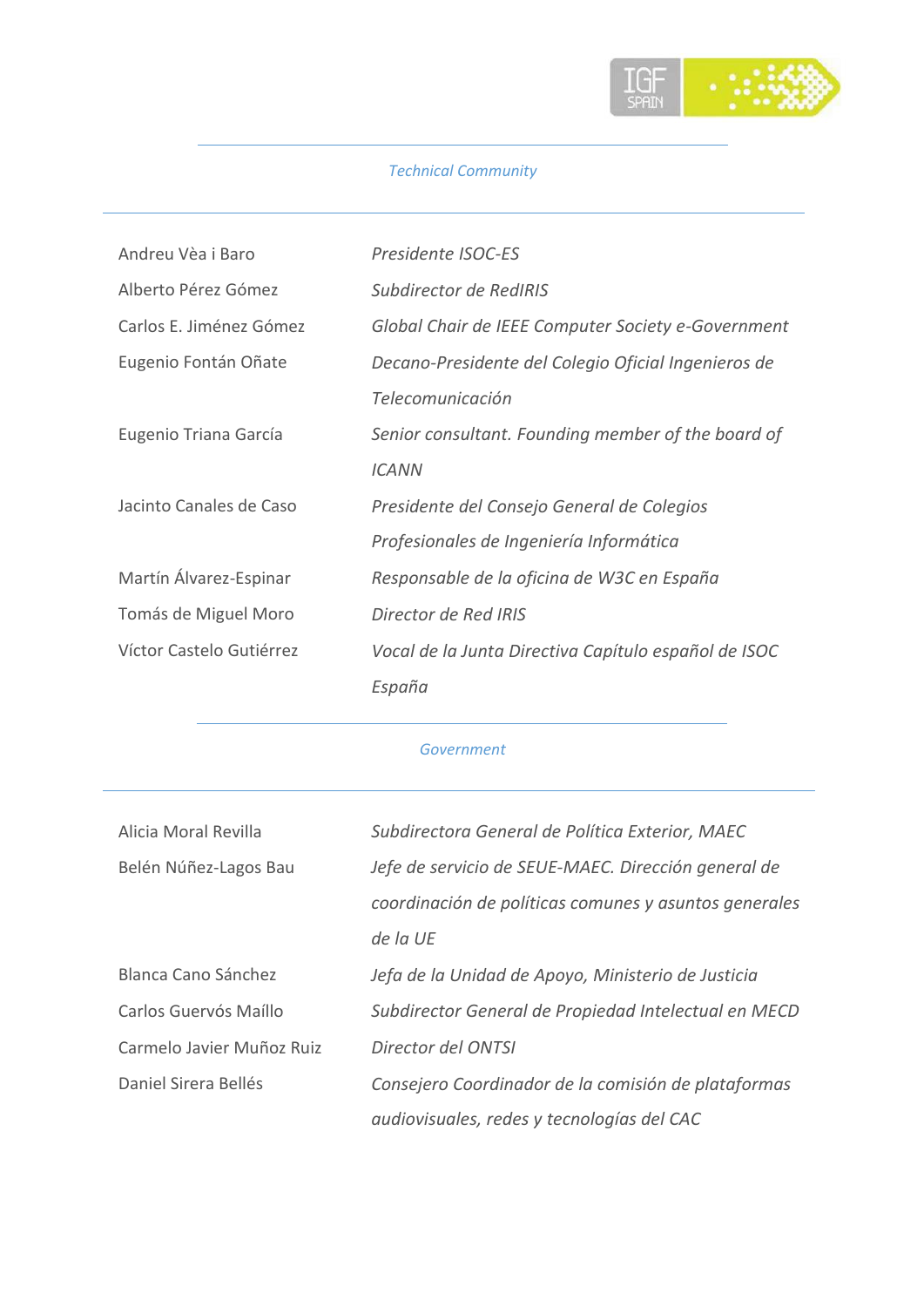

| Emilio Aced Félez           | Jefe de Área. Unidad de apoyo al Director. Agencia                                     |
|-----------------------------|----------------------------------------------------------------------------------------|
| Gema María Campillos        | Española de protección de datos<br>Subdirectora General de Servicios de Sociedad de la |
| González                    | Información, SETSI                                                                     |
| Luis de Eusebio Ramos       | Asesor del Director General de la Policía                                              |
| José Luis Rodríguez Álvarez | Director de la Agencia Española de Protección de Datos                                 |
| Ruth del Campo Becares      | Coordinadora del Área de Internacional del Gabinete del                                |
|                             | Secretario, SETSI                                                                      |
| Teresa Kuchkovsky Jiménez   | Ministerio de la Presidencia                                                           |
|                             |                                                                                        |

*Private Sector*

| Alberto Abella García      | Socio de Rooter                                      |
|----------------------------|------------------------------------------------------|
| Bárbara Navarro            | Directora de Relaciones Institucionales de Google    |
| Benigno Lacort             | Director General de AMETIC                           |
| Christoph Steck            | Director Public Policy & Internet de Telefónica S.A. |
| Francisco Ruíz Antón       | Mánager de Relaciones Institucionales de Google en   |
|                            | España y Portugal                                    |
| Jorge Peñalva              | <b>CEO</b> de Sentisis                               |
| José Leandro Núñez García  | <b>Socio AUDENS</b>                                  |
| Maite Arcos Sánchez        | Directora de Relaciones Institucionales de Orange    |
| Julián Conthe Gutiérrez    | Miembro de la Junta Directiva de ASINYICO            |
| María Eugenia de Blas Sanz | Secretaría General - Responsabilidad Corporativa     |
|                            | <b>ORANGE</b>                                        |
| Matías González Martín     | Head of Regulación de Fundación Vodafone             |
| Miguel Ángel de Bas Sotelo | Socio Director de Gate2G                             |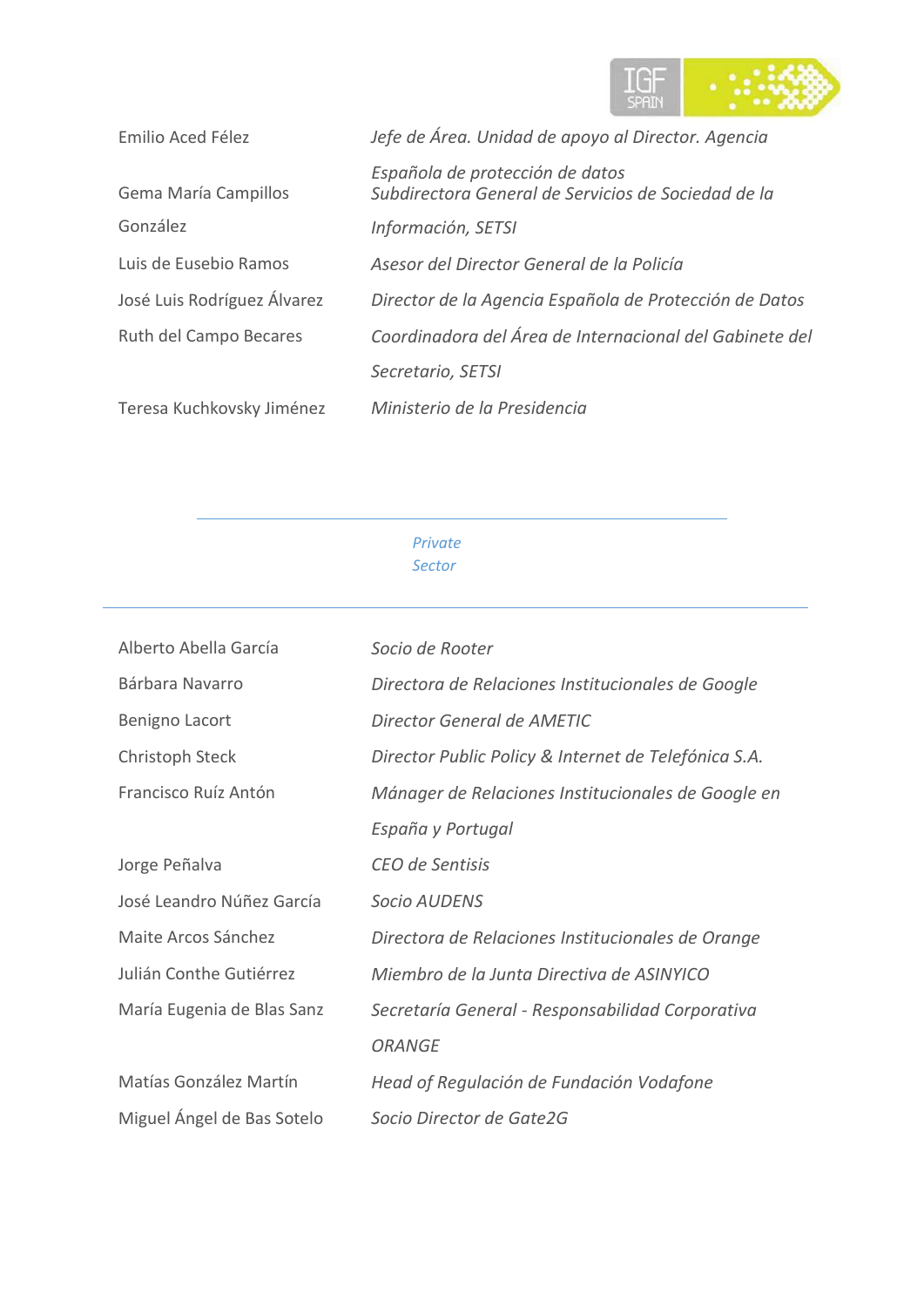

| Miguel Errasti Argal    | Presidente de las Asociación Nacional de Empresas de        |
|-------------------------|-------------------------------------------------------------|
|                         | <i>Internet</i>                                             |
| Natalia Basterrechea    | Head of Public Policy de Facebook para España y<br>Portugal |
| Pablo Bello Arrellano   | Secretario General de Ahciet                                |
| Paloma Llaneza González | Abogado, Socia Directora Razona Legaltech                   |
| Pedro J. Canut Zazurca  | Director General de ColorIURIS, S.L. entidad                |
|                         | prestadora de servicios de certificación                    |
| Rosa María Sainz Peña   | Gerente de Proyectos Editoriales y Explotación              |
|                         | de Fundación Telefónica                                     |
| Santiago Moreno         | Fernández Director General de Fundación Vodafone            |
| Sebastián Muriel        | Vicepresidente de Tuenti                                    |

#### *Private Sector*

| Alberto Abella García           | Presidente de la Asociación de Usuarios de la       |
|---------------------------------|-----------------------------------------------------|
|                                 | Comunicación                                        |
| Alfonso Arbaiza                 | Director General Fundetec                           |
| Francisco Pérez Bes             | Vicepresidente de ENATIC                            |
| Jesús Rivero Laguna             | Presidente de Dintel                                |
| José Luis Machota Vadillo       | Colaborador IGF                                     |
| Chimo Soler                     | Vocal Junta Directiva ISOC-es.                      |
| Martín Pérez                    | Presidente de la Fundación España Digital           |
| Miguel Pérez Subías             | Presidente de la Asociación de Usuarios de Internet |
| <b>Ricard Martínez Martínez</b> | Presidente Asociación Profesional Española de       |
|                                 | Privacidad                                          |
| Víctor Domingo Prieto           | Presidente de la Asociación de Internautas          |
| Yolanda Rueda Fernández         | Presidenta de Cibervoluntarios                      |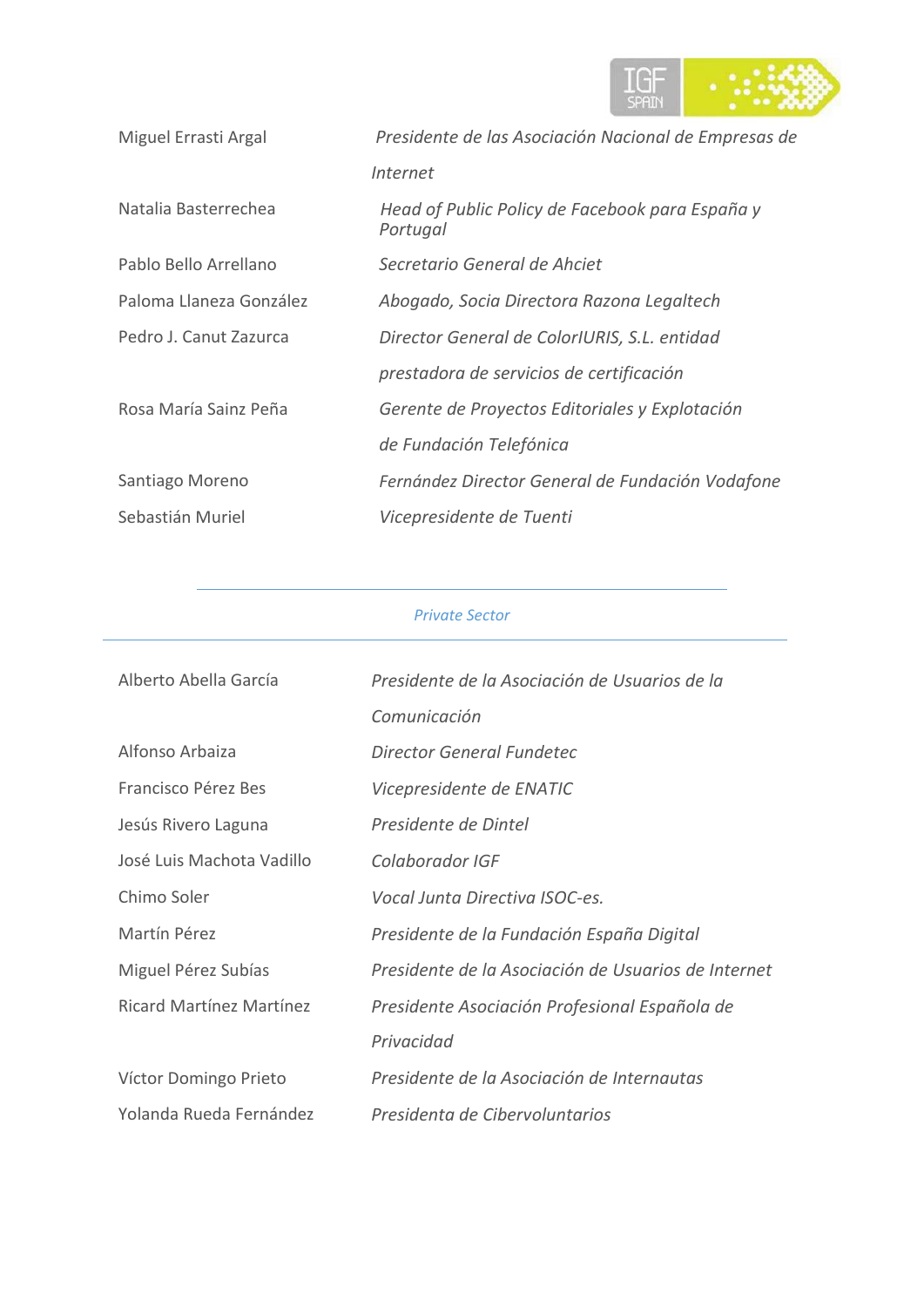

<span id="page-14-0"></span>Annex II. IGF Spain Annual Meeting 2016

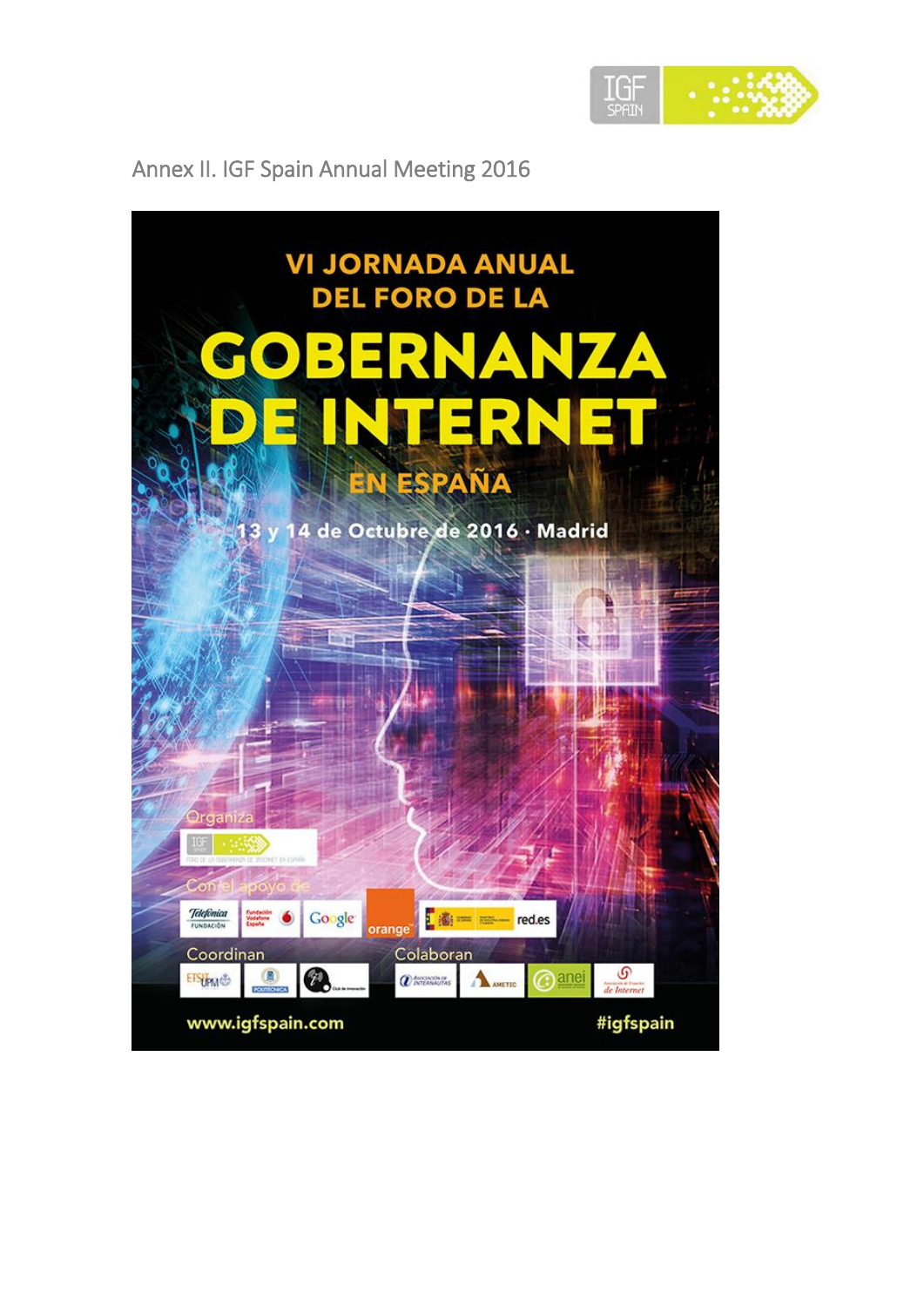

The topics and issues discussed and analyzed during the Sixth IGF Spain Annual Meeting were the following:

## "The European view on Internet Governance"

Revision of the principles of the Internet governance from the EU perspective and necessary steps towards a Digital Single Market.

## "Internet of Things and Smart Cities: Who owns the data from the sensors?

The European Commission in its Digital Single Market Strategy for Europe proposes to remove restrictions on the free circulation of non-personal data on the Internet. In this session the aim was to analyze what data this initiative refers to, what it consists of and its impact on the personalized profiles that are elaborated on us on the Internet with different examples: vehicles, objects, etc

## "Openness and innovation in the mobile Internet"

Traffic from mobile apps has already surpassed web traffic. The race to fill a gap in the market has moved to the mobile Internet world. However, access to that market is controlled by device manufacturers and operating systems. The focal points in this session were how platforms promote innovation, issues such as interoperability or net neutrality and what aspects could be improved to foster entrepreneurship in the mobile ecosystem.

## "Fintech and Blockchain. Disintermediation of financial services"

Due to the Internet, business models are constantly reinventing themselves, with a direct impact on many economic sectors: trade, audiovisual, tourism, transport ... Blockchain technology can help to sustain relationships of trust without intermediaries. Along with "fintech" companies, these could imply a profound transformation in a key sector for the economy and society as the financial sector, although it can also affect many other sectors. The main issues that raised in this session were: Should these services be regulated? If so, how is it better to do it? What opportunities does it offer to society? What risks and challenges are present?

## "Consequences of robotization and informative personalization"

It has taken time for social media to adapt to the technological changes starting with digital editions and aggregators will soon be followed by the selection of news offered to the user according to their profile. This session tried to analyze how digital media confronts this changing environment, the use of robotization as an alternative to the generation of real audiences, and the use of ad blocking techniques, along with the effect of this kind of techniques on freedom of information.

## "Technology in the school environment. Use in class and at recess"